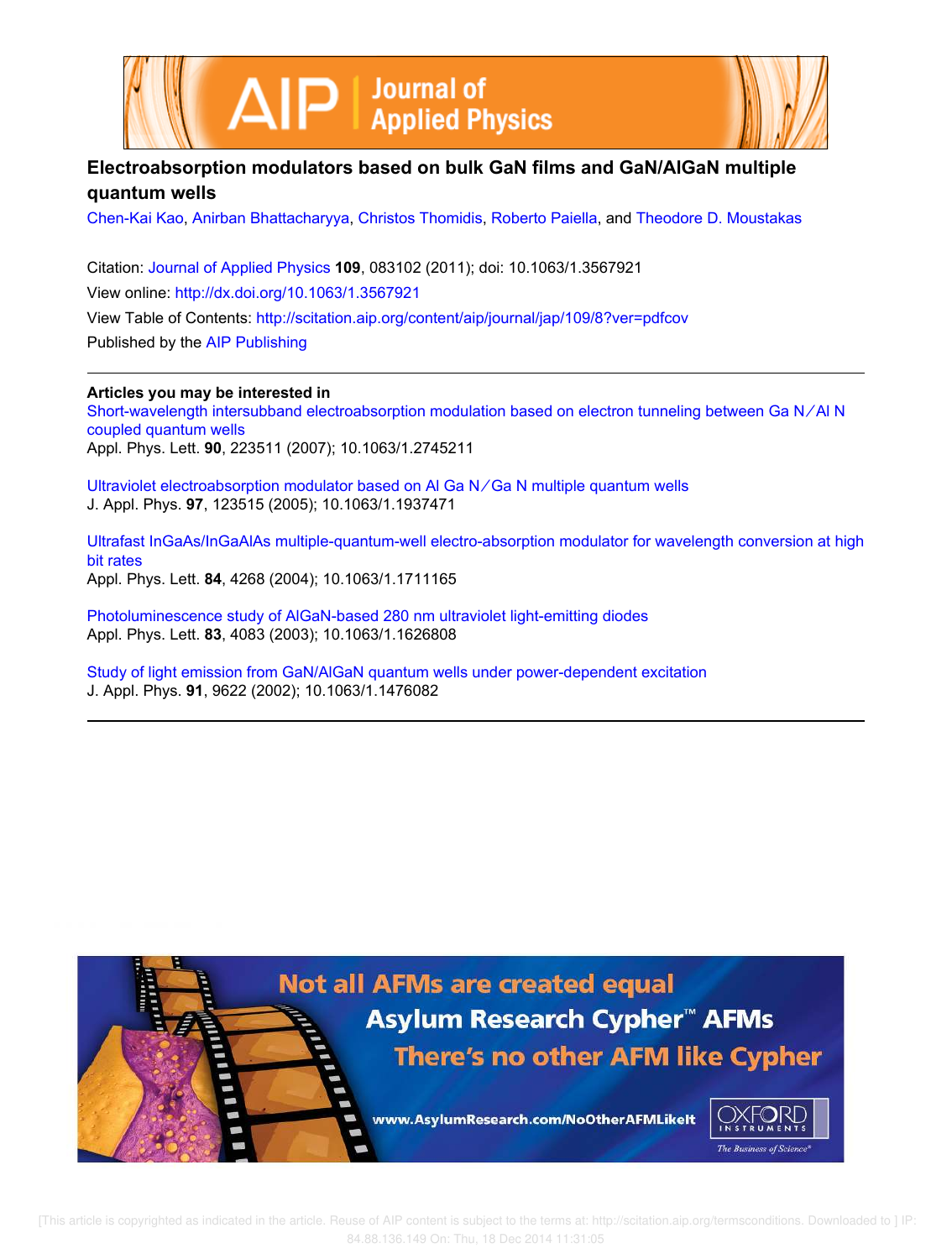# Electroabsorption modulators based on bulk GaN films and GaN/AlGaN multiple quantum wells

Chen-Kai Kao, Anirban Bhattacharyya, Christos Thomidis, Roberto Paiella, and Theodore D. Moustakas<sup>a)</sup> Department of Electrical and Computer Engineering and Photonics Center, Boston University,

8 Saint Mary's Street, Boston, Massachusetts 02215, USA

(Received 19 November 2010; accepted 17 February 2011; published online 18 April 2011)

Ultraviolet electroabsorption modulators based on bulk GaN films and on GaN/AlGaN multiple quantum wells were developed and characterized. In both types of devices, the absorption edge at room temperature is dominated by excitonic effects and can be strongly modified through the application of an external electric field. In the bulk devices, the applied voltage causes a broadening and quenching of the excitonic absorption, leading to enhanced transmission. In the quantum-well devices, the external field partially cancels the built-in polarization-induced electric fields in the well layers, thereby increasing the absorption. Unlike optical modulators based on smaller-bandgap zinc blende semiconductors, the bulk devices here are shown to provide similar performance levels as the quantum well devices, which is mainly a consequence of the uniquely large exciton binding energies of nitride semiconductors.  $\odot$  2011 American Institute of Physics. [doi:10.1063/1.3567921]

## I. INTRODUCTION

Electroabsorption modulators are semiconductor electro-optic devices in which a change in absorption coefficient is induced by an externally applied electric field. Such devices based on zinc blende III-V compounds have found widespread application in optical communications for data transmission, photonic switching, and optical interconnects. In general, particularly strong modulation can be obtained when the absorption edge is dominated by excitonic effects, due to the sharp nature of the resulting absorption features. However, in smaller-bandgap bulk semiconductors such as GaAs the exciton binding energy  $(\sim 4 \text{ meV})$  is substantially less than the thermal energy  $k_BT$  at room temperature. As a result, the excitonic nature of the absorption edge at room temperature is not obvious due to thermal broadening, and the associated benefits for electroabsorption modulation are lost. On the other hand, the exciton binding energy becomes substantially larger in quantum-well (QW) structures, leading to well resolved excitonic absorption peaks even at room temperature. High-performance optical modulators have therefore been developed over the years based on the quantum confined Stark effect (QCSE) in  $QWs$ ,  $1-3$  where large changes in the excitonic resonance are obtained through the application of an electric field along the growth direction.

On the other hand, visible/ultraviolet (UV) electroabsorption modulators based on wide-bandgap III-nitride semiconductors have so far received limited attention,<sup>4-8</sup> despite a number of promising potential applications. Of particular interest is their development for nonline-of-sight free-space optical communications based on atmospheric light scattering,<sup>9</sup> where the use of short-wavelength radiation is advantageous due to its large scattering cross-section. External optical modulators in these systems would allow for higher transmission rates, without the deleterious transient heating effects that are typically associated with direct current modulation of semiconductor light sources. Nitride electroabsorption modulators incorporated within a laser cavity could also be used for the generation of short pulses of visible/UV radiation via  $Q$ -switching.<sup>4</sup> Additional applications include the development of dynamically reconfigurable transparencies for visible/UV spatial light modulation, as well as UV spectroscopy and sensing based on phase-resolved techniques for improved sensitivity.

A basic property of nitride semiconductors that is particularly important in this context is provided by their large exciton binding energies (about 25 meV in GaN and even higher in ternary AlGaN alloys). This is a direct consequence of the heavy electron and hole effective masses of these materials, which in turn are directly related to their large bandgap energies. As a result, even in bulk samples at room temperature the optical absorption edge is dominated by excitonic effects, $\frac{10}{10}$  so that strong electroabsorption of nearbandgap radiation can be expected. In fact, a UV optical modulator based on a  $0.4$ - $\mu$ m-thick GaN film grown by metalorganic chemical vapor deposition (MOCVD) has been reported recently.<sup>5</sup> However, this device was found to require a prohibitively large applied voltage  $(> 80 \text{ V})$  to produce any appreciable change in transmission, with a maximum modulation depth under normal-incidence operation of 18% at 305 V bias. Significantly stronger electroabsorption modulation at similar wavelengths (near 350 nm) has been demonstrated based on the QCSE in GaN/AlGaN QWs.<sup>6</sup> In particular, a comparable normal-incidence modulation depth of about 20% was obtained in this device with a modest reverse bias of only 10 V. Similar devices operating at blue/ violet and deep-UV wavelengths have also been demonstrated based on InGaN/GaN and GaN/AlGaN QWs, a) Electronic mail: tdm@bu.edu.  $\frac{7.8}{2}$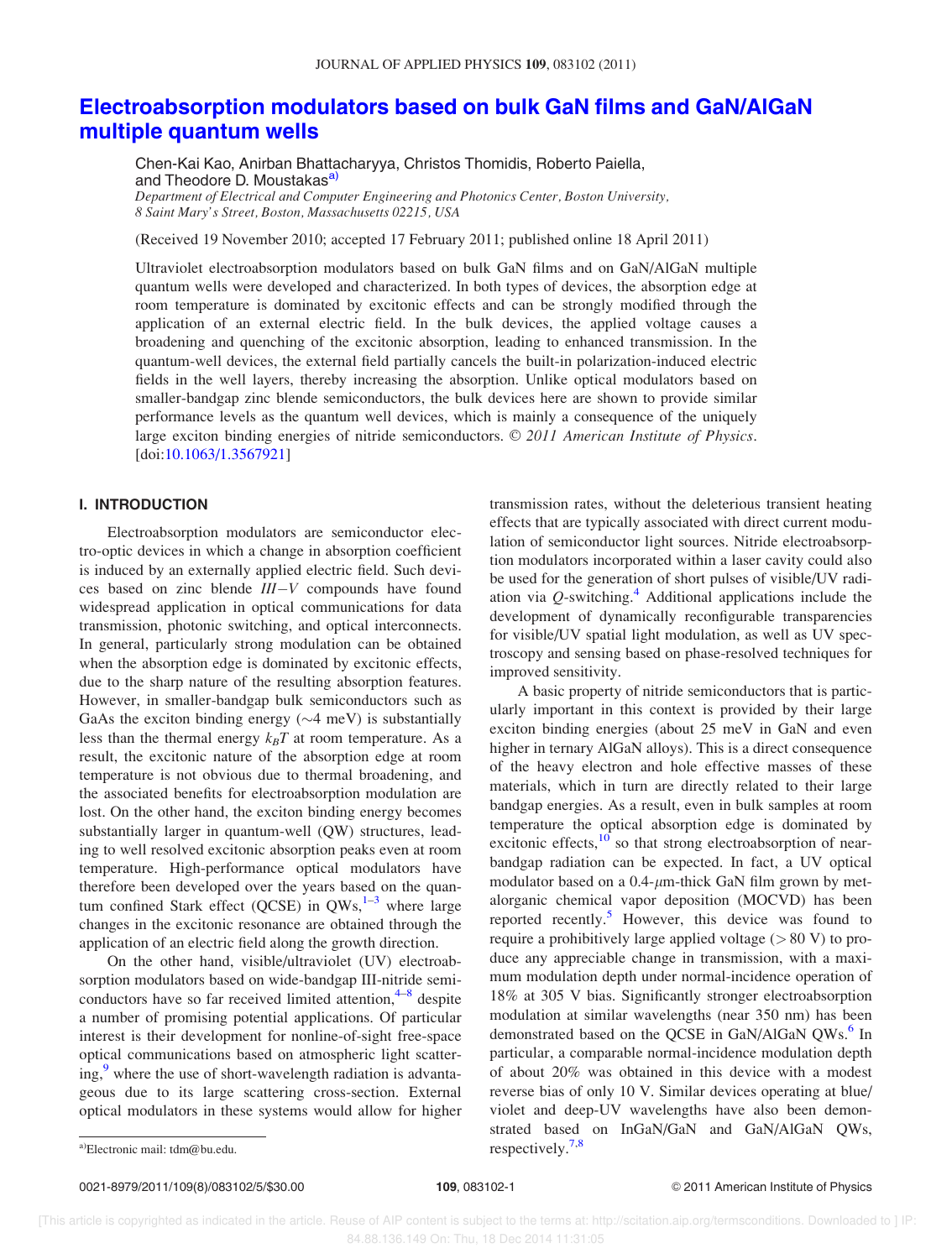In this paper we report the fabrication and characterization of UV electroabsorption modulators based on bulk GaN films and on GaN/AlGaN QWs, grown by molecular beam epitaxy (MBE) under similar conditions and featuring similar active-layer thickness and device geometry. The bulk modulators provide dramatically improved performance over the devices of Ref. 5 (including 30% modulation depth at an applied bias of only 12 V), which is attributed to excellent material quality and simplified fabrication process. At the same time, only slightly larger modulation depth (34%) at the same bias is obtained with the QW devices. By comparison, in the case of infrared electroabsorption modulators based on arsenide, phosphide, or antimonide semiconductors, the use of QWs rather than bulk active layers commonly leads to order-of-magnitude improvements in the device characteristics.<sup>2</sup> The results presented in this work therefore experimentally confirm the prediction that, due to their strong excitonic absorption, bulk nitride films are already suitable to the development of high-performance optical modulators. At the same time, the intrinsic advantages brought about by quantum confinement appear to be limited in the present case, which is mainly attributed to the large internal electric fields of nitride QWs.

### II. ELECTROABSORPTION MODULATORS BASED ON BULK GaN

All devices developed in this work were grown by rf plasma-assisted MBE on (0001) sapphire. A schematic cross-sectional view of the bulk modulators is shown in Fig.  $1(a)$ . Following nitridation of the sapphire surface, a relatively thick  $(0.5 \mu m)$  AlN film was initially grown in this structure, so that all subsequent epitaxial layers are under compressive strain which reduces their probability of developing cracks. A transparent contact layer consisting of Sidoped  $n-Al_{0.16}Ga_{0.84}N$  was then deposited, followed by a nominally intrinsic  $Al_{0,3}Ga_{0,7}N$  film whose function is to



FIG. 1. (Color online) (a) Schematic cross-sectional view of the bulk GaN electroabsorption modulators developed in this work. (b) Top-view micrograph of a fabricated device.



FIG. 2. Absorption spectrum of the epitaxial material used to fabricate the devices of Fig. 1.

electrically isolate the GaN active region from the bottom contact layer. The active region is also nominally undoped (with an estimated density of unintentional donor impurities of  $10^{17}$  cm<sup>-3</sup>) and has a nominal thickness of 0.4  $\mu$ m. Prior to the device fabrication, the material optical absorption spectrum was determined via transmission measurements at room temperature and the results are plotted in Fig. 2. These data clearly show that even without cryogenic cooling the absorption edge of this bulk sample is dominated by excitonic effects, leading to a sharp peak at a photon energy of about 3.47 eV. The abrupt increase in absorption at about 3.7eV is due to the 1- $\mu$ m-thick Al<sub>0.16</sub>Ga<sub>0.84</sub>N film.

Electroabsorption modulators based on the device geometry of Fig. 1(a) were fabricated using standard photolithographic techniques. 800  $\mu$ m  $\times$  800  $\mu$ m mesa structures were first formed by inductively coupled plasma etching in a chlorine-based chemistry, followed by annealing at  $600^{\circ}$ C in a forming gas environment in order to passivate dangling bonds on the mesa sidewalls. A Ti/Al/Ni/Au multilayer film was then deposited by electron-beam evaporation on the exposed  $n-Al_{0.16}Ga_{0.84}N$  around each mesa, and annealed at  $850^{\circ}$ C to form an Ohmic contact. Finally, a thin semitransparent Ni/Au film was deposited over the top surface of each mesa, with a thick Au pad added in one corner for wire bonding. The resulting junction with the underlying GaN film is of the Schottky-type, so that the external field across the active layer can be controlled through the application of a reverse bias on the Ni/Au contact. A micrograph of a fabricated modulator is shown in Fig.  $1(b)$ . Other than the growth method employed, the use of a Schottky contact is the main difference between these devices and those of Ref. 5, where a SiO<sub>2</sub> capping layer was used between the active region and the top electrode.

The normal-incidence optical transmission spectra of individual devices under different bias conditions were measured at room temperature using a Varian Cary 5000 spectrophotometer. Bars containing several mesas were used in these measurements, with a small aperture in an otherwise opaque screen carefully aligned to the device under study to ensure that only the light passing through the device could reach the detection apparatus. The measured transmission spectra through each device were then normalized to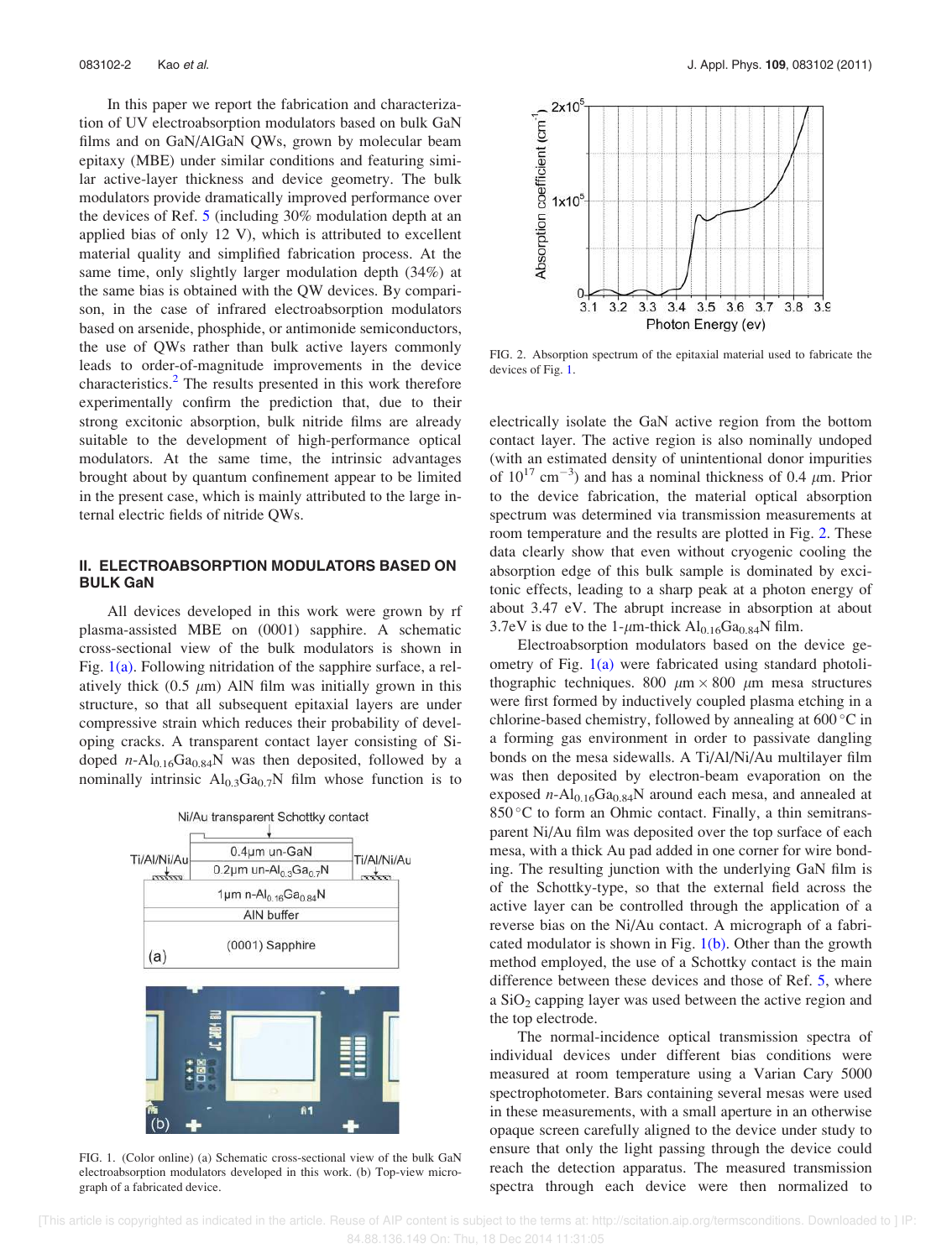

FIG. 3. (Color online) (a) Normalized transmission spectra through a bulk GaN modulator for different values of the applied reverse bias voltage from 0 to 14 V in steps of 2 V. The inset shows a zoom-in of these traces near the excitonic resonance. (b) Differential absorption spectra derived from the traces of (a).

similarly measured transmission spectra through a sapphire substrate. The resulting traces for a representative bulk GaN modulator under various reverse bias voltages from 0 to 14 V are shown in Fig.  $3(a)$ . As the applied voltage is increased, the excitonic absorption resonance is broadened and quenched, leading to an increase in transmission near the exciton peak and to a decrease in transmission at sufficiently detuned photon energies. A zoom-in of the transmission spectra near the excitonic resonance is shown in the inset of Fig.  $3(a)$ . From these traces we obtain a maximum modulation depth  $M$  of about 30% at a photon energy of about 3.45 eV, where M is defined as the ratio  $[T(V) - T(0)]/T(0)$ and  $T(V)$  is the device transmission as a function of bias voltage V.

The measured transmission spectra can also be used to calculate the corresponding changes in absorption coefficient  $\delta a(V) = a(V) - a(0)$  versus photon energy, for different values of the applied voltage. Specifically, since  $T(V)$  is proportional to  $e^{-\alpha(V)d}$ , where d is the thickness of the absorbing layer (0.4  $\mu$ m in this case), we can write

$$
\Delta \alpha(V) = -\frac{1}{d} \ln \left[ \frac{T(V)}{T(0)} \right].
$$
 (1)

Several spectra of  $\Delta a$  obtained with this procedure for the same device of Fig.  $3(a)$  are shown in Fig.  $3(b)$ . The maximum change in absorption coefficient here is found to increase with applied voltage up to a peak (absolute) value of about  $7 \times 10^3$  cm<sup>-1</sup> at  $V = 12$  V. As the reverse bias is further increased, a non-negligible amount of leakage current begins to flow across the active layer. This leads to a thermal modulation of the band edges via resistive heating, which tends to compensate the field-induced changes in the absorption edge. As a result, no further increase in  $\Delta \alpha$  is obtained at higher voltages.

By comparison, the bulk GaN devices of Ref. 5 were found to require an applied voltage as large as a few hundred V to produce similar levels of optical modulation. This order-of-magnitude improvement may be attributed to higher material quality, leading to sharper excitonic absorption features, and to the use of a Schottky contact rather than a metal-oxide-semiconductor geometry to introduce the external field in the active region. Presumably, a large fraction of the applied voltage in the work of Ref. 5 falls across the  $SiO<sub>2</sub>$  insulating layer and therefore does not contribute to the electroabsorption. On the other hand, a potential concern with the reverse-biased Schottky-gate geometry in general is the possible appearance of undesirable leakage currents due to structural defects in the epitaxial material and/or surface states on the mesa sidewalls. In the present devices, leakage is in fact observed as discussed in the previous paragraph; however, it only appears at sufficiently large reverse bias to allow for strong electroabsorption, which points to the high structural quality of our material and to the effective sidewall passivation provided by the forming gas treatment. In any case, the results presented in Fig. 3 clearly demonstrate the potential of nitride bulk films for electroabsorption modulation, consistent with their uniquely large exciton binding energies.

## III. ELECTROABSORPTION MODULATORS BASED ON GaN/AlGaN QUANTUM WELLS

Electroabsorption modulators based on various multiple-QW structures were also developed, using the same growth, fabrication, and characterization procedures described in the previous section. In the following we present results obtained with the device structure shown schematically in Fig. 4. Here the bottom contact layer consists of a Si-doped  $n-Al_{0.15}Ga_{0.85}N$  film, and the active region



FIG. 4. Schematic cross-sectional view of a GaN/AlGaN multiple-QW electroabsorption modulator developed in this work.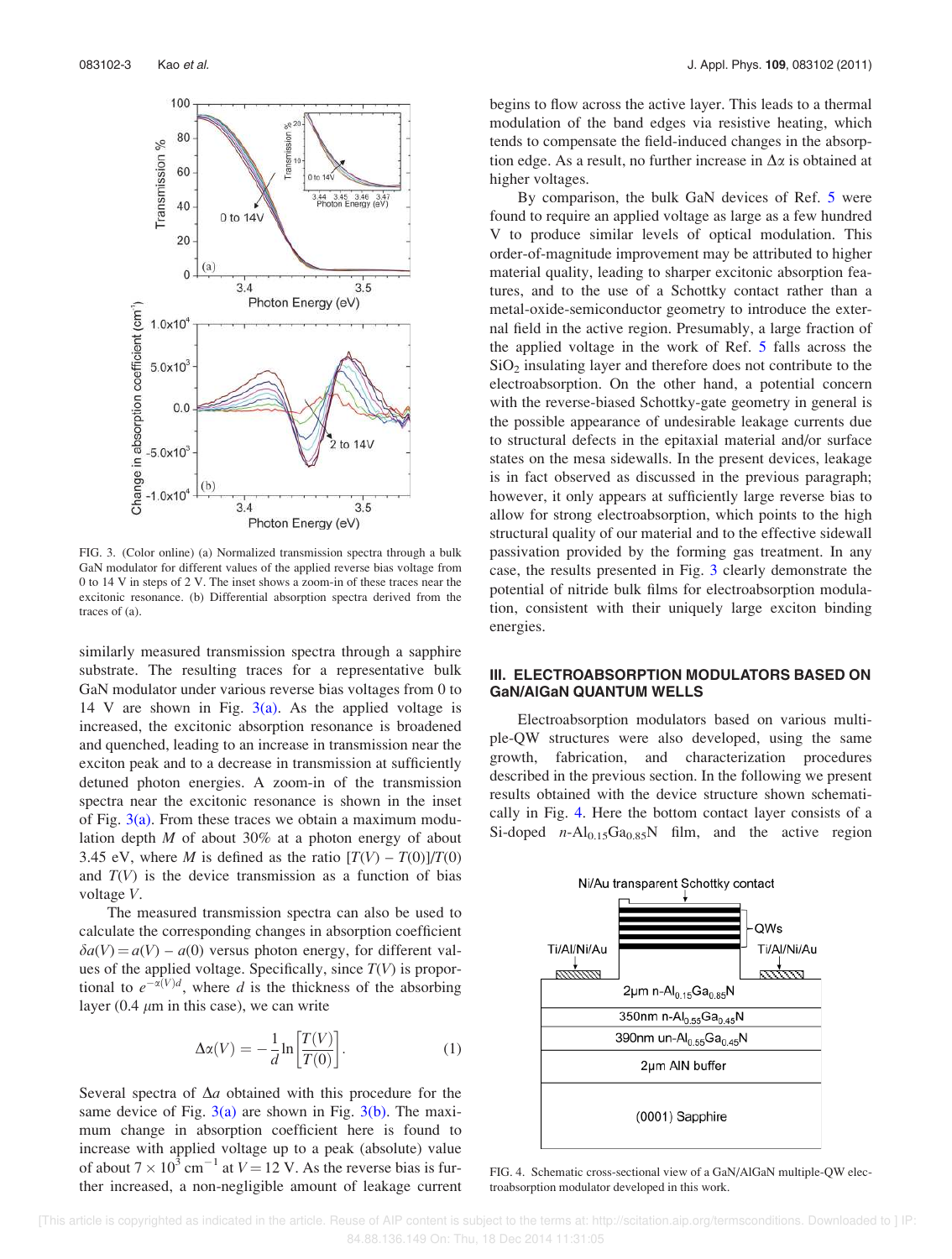comprises 50 pairs of nominally undoped  $40-\text{\AA}$  GaN wells and 50-Å  $Al_{0.2}Ga_{0.8}N$  barriers. The overall thickness of this multiple-QW layer (0.45  $\mu$ m) is therefore similar to that of the GaN film in the device structure of Fig. 1. Once again a semitransparent Ni/Au Schottky contact, deposited over the topmost barrier, is employed to modulate the voltage across the active region.

As already discussed, QW electroabsorption modulators rely on the QCSE, whereby an external electric field along the growth direction is used to change the exciton oscillator strength and simultaneously shift the absorption edge. An important difference between the present GaN/AlGaN devices and similar modulators based on zinc blende III-V compounds is related to the characteristic intrinsic electric fields of nitride QWs grown along the (0001) direction. These fields are due to the presence of spontaneous and piezoelectric polarizations of different magnitudes in the well and barrier layers (leading to the creation of surface charge on the heterointerfaces), and can be as large as several MV/cm. In the device geometry of Fig. 4, the intrinsic electric fields in the GaN well layers point toward the substrate, and are therefore decreased by the application of a reverse bias on the Schottky contact. As a result, the spatial overlap between the electron and hole wavefunctions in each QW increases with increasing reverse voltage, leading to an increase in the excitonic oscillator strength and absorption; at the same time, a blueshift of the absorption edge is also expected. This is the exact opposite of what happens in modulators based on typical zinc blende QWs, where no intrinsic electric fields exist so that under zero bias the wells and barriers have a rectangular profile.

In Fig.  $5(a)$  we plot the normalized transmission spectra of a device based on the structure of Fig. 4 for different values of the applied reverse bias. The oscillations observed in the high-transmission portion of these traces are due to thinfilm interference effects. The exciton absorption peak is centered at a photon energy of about 3.51 eV in this sample. The resulting transmission dip is barely noticeable under zero or low applied bias, due to the weak overlap of the electron and hole wavefunctions caused by the intrinsic electric fields, and then becomes more and more pronounced as the voltage is increased, as expected. Near the excitonic resonance, the device modulation depth  $M$  is therefore negative. Its absolute value increases with increasing applied voltage up to a bias of about 15 V, after which the device performance becomes once again limited by electrical leakage, as confirmed by the electrical characteristics shown in the inset of Fig. 5(a). When the applied voltage is 12 V, the magnitude of  *has a* maximum value of about 34%, which is slightly larger than the value obtained with the same bias in the bulk devices of Fig. 1. In Fig.  $5(a)$  we also see a modification of the transmission spectrum near the bandedge with applied voltage, which may be due to the quantum confined Franz-Keldysh effect. $11$ 

In Fig.  $5(b)$  we plot the differential absorption spectra,  $\Delta x$  versus photon energy, obtained from the traces of Fig.  $5(a)$  using Eq. (1). For the thickness d of the absorbing layer here we use the sum of the well-layer thicknesses only  $(0.2 \mu m)$ , since the electron and hole wavefunctions in these



FIG. 5. (Color online) (a) Normalized transmission spectra through a GaN/ AlGaN multiple-QW modulator for different values of the applied reverse bias voltage (0, 2, 4, 6, 8, 10, 12, 14, and 15 V). The inset shows the currentvoltage characteristics of the same device. (b) Differential absorption spectra derived from the traces of (a).

QWs are strongly localized inside the wells (particularly because of their triangular potential-energy profiles). A maximum absorption change of over  $2 \times 10^4$  cm<sup>-1</sup> is observed in this figure. This value compares favorably with that of typical infrared electroabsorption modulators for similar bias voltages, $<sup>2</sup>$  which highlights the promise of the present devi-</sup> ces for practical applications. In this respect, optical modulators based on nitride semiconductors therefore benefit from the very large near-band-edge absorption coefficients that are typical of these materials.<sup>10</sup>

At the same time, the photon energy of maximum absorption change in Fig.  $5(b)$  is found to undergo a small blueshift of about 10 meV as the applied voltage is increased from 0 to 15 V, reflecting the occurrence of a comparable shift in the excitonic resonance. These results are similar to those reported in Ref. 6, where a theoretical study was then presented indicating that a larger blueshift is in principle expected. The likely source of this discrepancy is the presence of significant population of background carriers in the QWs, which in turn can be attributed to unintentionally incorporated oxygen donor impurities in the AlGaN barriers.<sup>12</sup> At low bias, these carriers occupy the QW bound states leading to substantial screening of the internal electric fields in the well layers. As the reverse bias is increased, the QWs become increasingly depopulated due to thermionic emission and tunneling through the barriers downstream (which become more and more tilted in the presence of the external field). Correspondingly, the internal fields in the wells layers are no longer screened causing a redshift in the